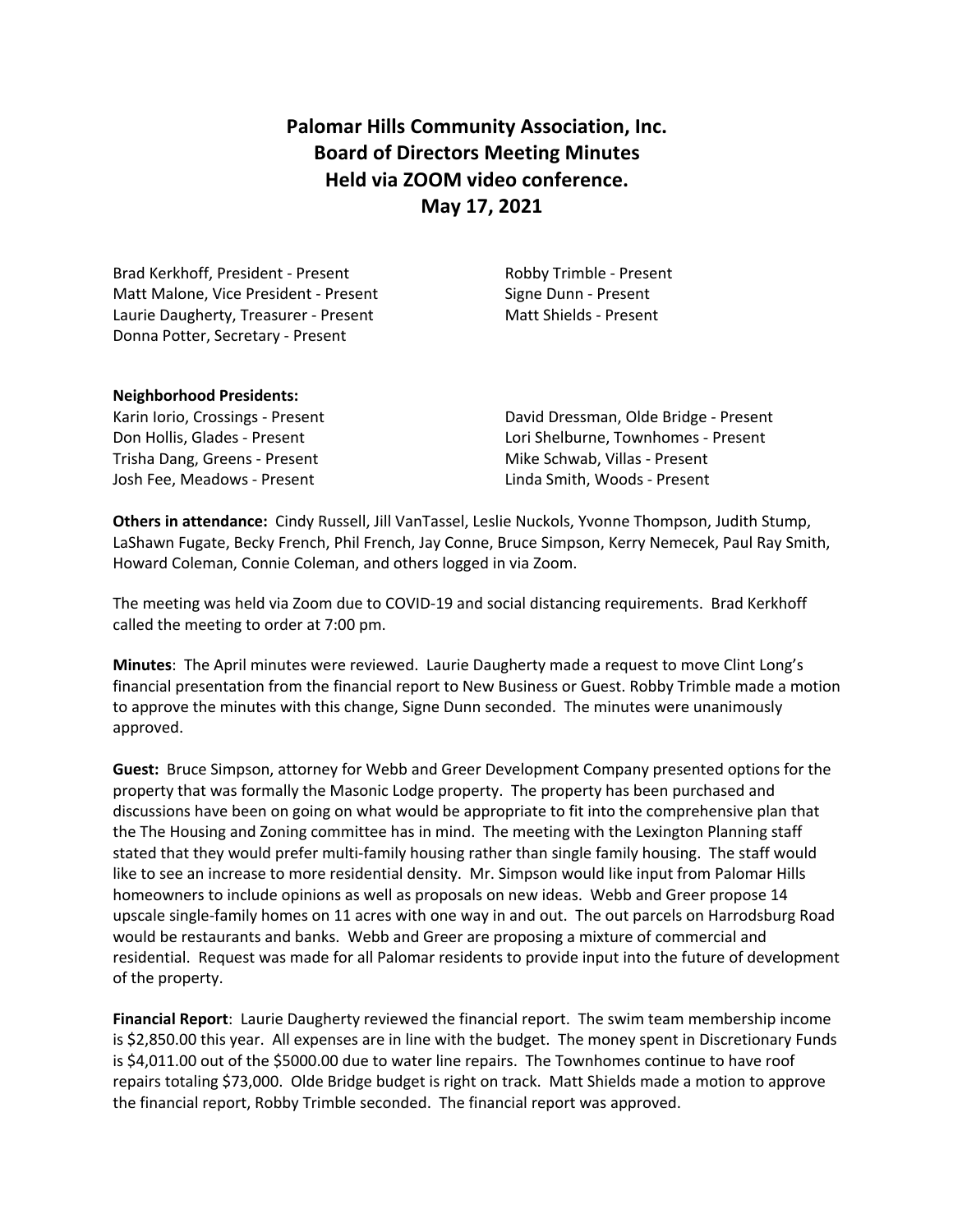**Modification Requests:** The following made modification requests and were approved via email vote by the Modification Committee:

**4108 Amberwood Court** - add an all season room on existing deck **2204 Inglewood Circle -** replace 4-foot picket fence with new 5-foot shadowbox fence **2029 Glade Lane** – request that previously installed pavers along driveway be permanently approved.

The board voted to ratify and approve the email vote.

### **Neighborhood Reports:**

**Crossings** - Karin Iorio - Good **Glades** - Don Hollis - Requested that when modifications are approved to notify Neighborhood Presidents. **Greens** - Trisha Dang - Everything is good **Meadows** - Josh Fee - Brad had a conversation with Amanda Bledsoe regarding the opening of Madrone Way. **Olde Bridge** - David Dressman - Everything is good **Woods** - Linda Smith - Expressed concern about the 4029 Palomar Blvd. There are animals in the eves and front door needs to be painted. **Townhomes** - Lori Shelburne - 14 roofs have been replaced since the first of the year. The townhomes are moving in the right direction. **Villas** - Mike Schwab - Two houses were sold and flipped and up for sale.

**New Business:** Tennis Ball machine cost was discussed and tabled for the future. Amanda Bledsoe called Brad Kerkhoff to let him know Palomar Hills was given a grant in the amount of \$1,000.00 for a concert in the park.

# **Manager's Report:**

## **Collections**

PHCA currently holds liens on four (4) properties, with outstanding balances totaling \$2,673. One homeowner is making monthly payments. One new lien was filed as the homeowner became 90 days delinquent.

## **Maintenance**

- Surge tank was repaired the week of April 19
- Re-set timer for tennis court lights
- Pressure washed all pool decks
- Pressure washed the pools and filled the pools with water
- Set out pool furniture
- Put up lifeguard chairs
- Put out life safety equipment in pool areas
- Turned landscape irrigation on at clubhouse and entrance at Man O' War
- Plumber repaired pond pump